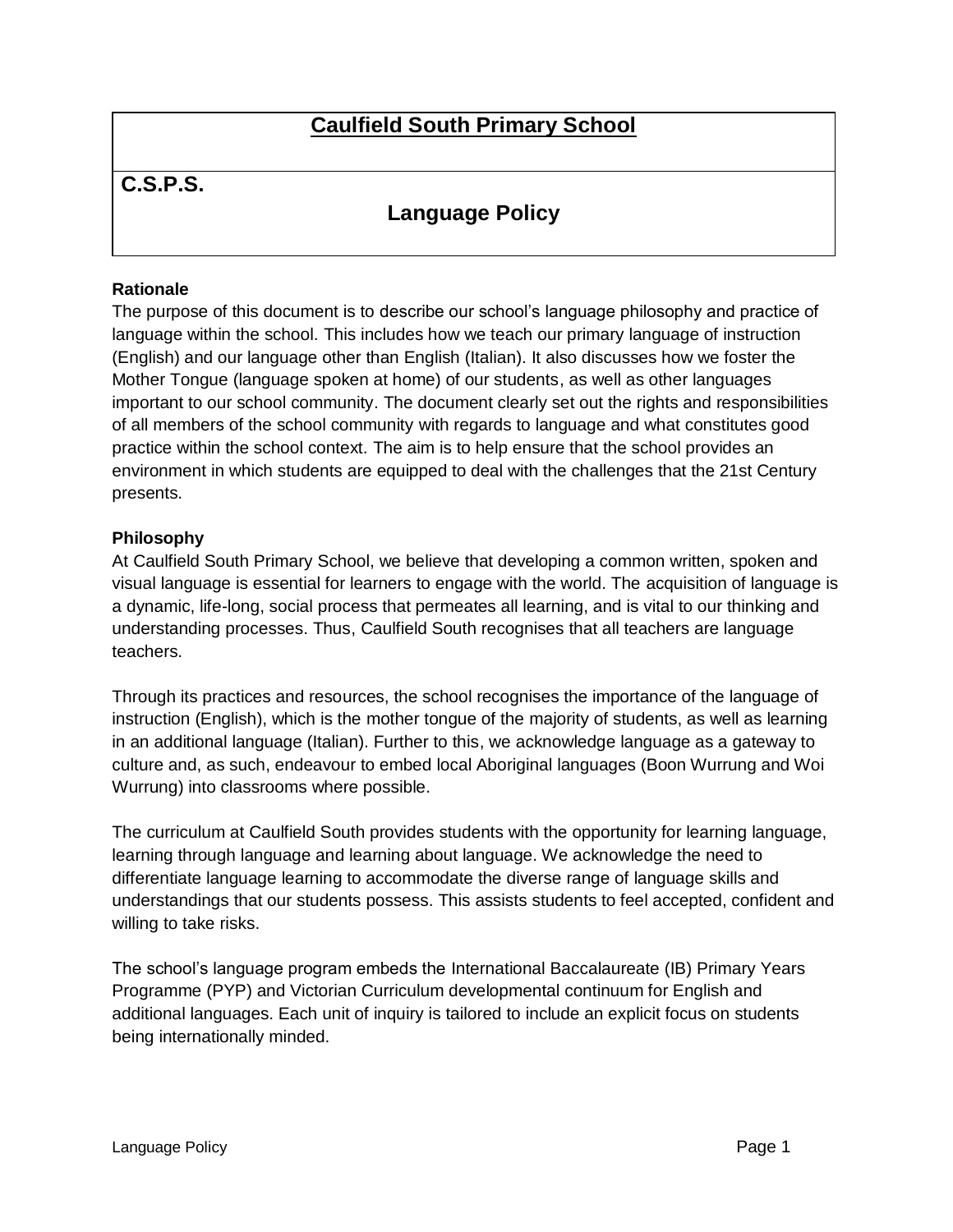Our libraries and classroom resources support diverse language learning at Caulfield South, including English, Italian and other languages appropriate to our school community language profile.

## **Language Profile**

Approximately 13% of our student population has a language other than English as their first language. There are sixteen different mother tongues spoken in our school community. The predominant languages are Russian, Hebrew and a range of Chinese dialects.

## **Practices and Implementation**

As the language of instruction across the curriculum, English is considered a priority. The fundamental skills of language are taught explicitly at all year levels. Language learning is a developmental process and therefore differentiated to meet students' points of need. Where possible, language is taught through the relevant context of the Units of Inquiry and is the basis of sustained Literacy sessions. Language allows us to construct meaning, therefore explicit skills are taught to allow further exploration and practice through the Units of Inquiry. Students at all levels learn about and through text, visual and digital mediums.

## *Oral Language*

Opportunities for learning about and learning through oral language occur in all domains of the curriculum. Oral language allows students to express their thinking and understanding. Formal and informal opportunities are designed for students to understand the purposes of oral communication with different audiences. Assemblies, turn and talk, writing-talk, exhibitions, presentations, classroom performances and school concerts are examples of current practices. Oral language development and phonemic awareness are supported by Little Learners Love Literacy in Foundation, and SMART Spelling across the school.

#### *Visual Language*

Language learning incorporates understandings about visual language and the messages that visual images can convey. In the close examination of texts, students learn about gaining meaning from illustrations, as well as examining purely visual texts/images. Students learn about the visual cues that are expressed through facial expressions and body language.

## *Written Language*

Written texts are an essential element of communication. Students learn to read in order to read for learning and to make meaning of the world around them. The school aims to foster an appreciation of the richness of language and a love of literature is nurtured. Students learn the hierarchy of skills needed to gain meaning and understanding from the texts they read. The technical skills of reading are taught through various approaches including phonemic awareness and alphabet knowledge, phonics, Smart Spelling, guided reading, language experience, modelled reading, shared reading, reciprocal reading and literature circles. The Fountas & Pinnell (F & P) framework is used to support the explicit teaching of reading strategies and skills.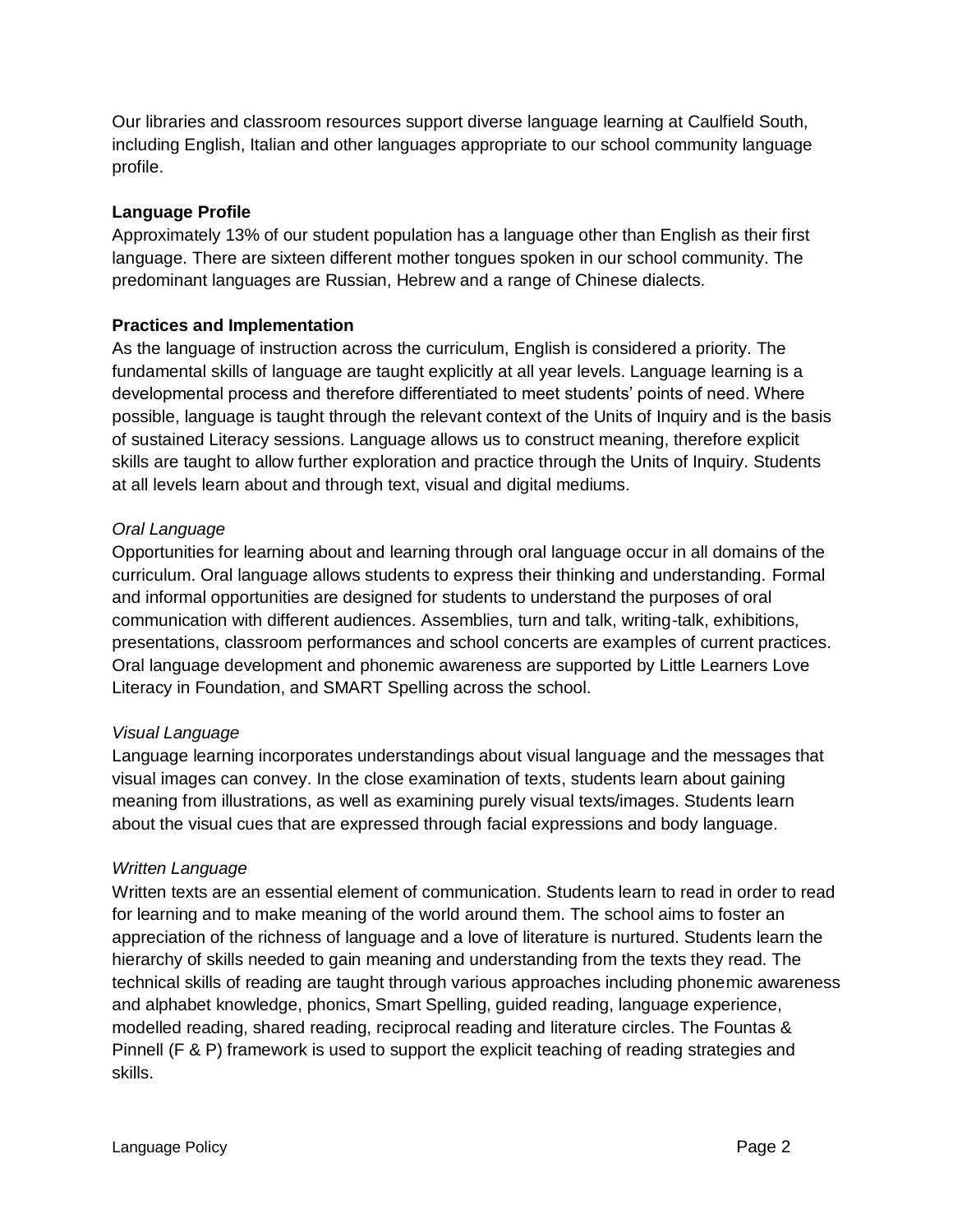Each week, students have at least one session where they are involved in a small teachergroup, undertaking a detailed analysis of a teacher-selected text. During these sessions, texts are studied with a particular focus and critically analysed. A number of reading schemes are used to assess students' reading development and provide students with appropriate level reading material gathered from a variety of publishers. It is expected that positive reading habits are supported at home through daily reading.

The mechanics of writing are explicitly taught at all year levels using the framework of the 6+1 Traits of Writing, Scribi and Smart Spelling. Daily opportunities to practice these skills occur through stand-alone language lessons and through the units of inquiry. The skills of spelling, grammar, punctuation and text types are taught through modelled writing, shared writing and independent writing. It is during these lessons students learn that authors adapt their writing according to their purpose and audience. Planning the structure and content of a written piece is also taught and applied. Wherever possible, these are taught and practised using meaningful contexts. Editing is an important part of the writing process and is an opportunity to transfer the skills taught in preparation for publishing. Handwriting skills are modelled by the teacher and reinforced through the use of a handwriting text.

## **Support for Language Learning**

A reading difficulty may be indicated when there is a discrepancy between a student's actual reading ability and what might be expected of their age-cohort peers. For example, when a student's achievement level in the Victorian Curriculum is more than one year below their peers.

Students in Year 1 who are yet to master the age appropriate skills of reading and writing are provided with the opportunity to participate in an individualised or small group program. Support is also provided for students who are new arrivals to Australia.

Students not achieving benchmark, or making benchmark in Year 1 but falling behind in later years, Year 2 & 3, are considered based on data collected from:

- Reading assessments (F & P Running Records)
- Writing samples 12 months behind
- Students on an Individual Learning Improvement Plan (ILIP) for Literacy

Meetings will be conducted with parents to discuss this information and how the school can support their child, as well as their responsibility in accessing outside support/intervention.

Intake into an intervention literacy/language program after Year 1 will be based on:

- Prior intervention at this school
- Additional relevant data

#### **Mother Tongues**

Consistent with current research, Caulfield South encourages parents and students to continue to speak in their mother tongue language outside of school and we undertake practices to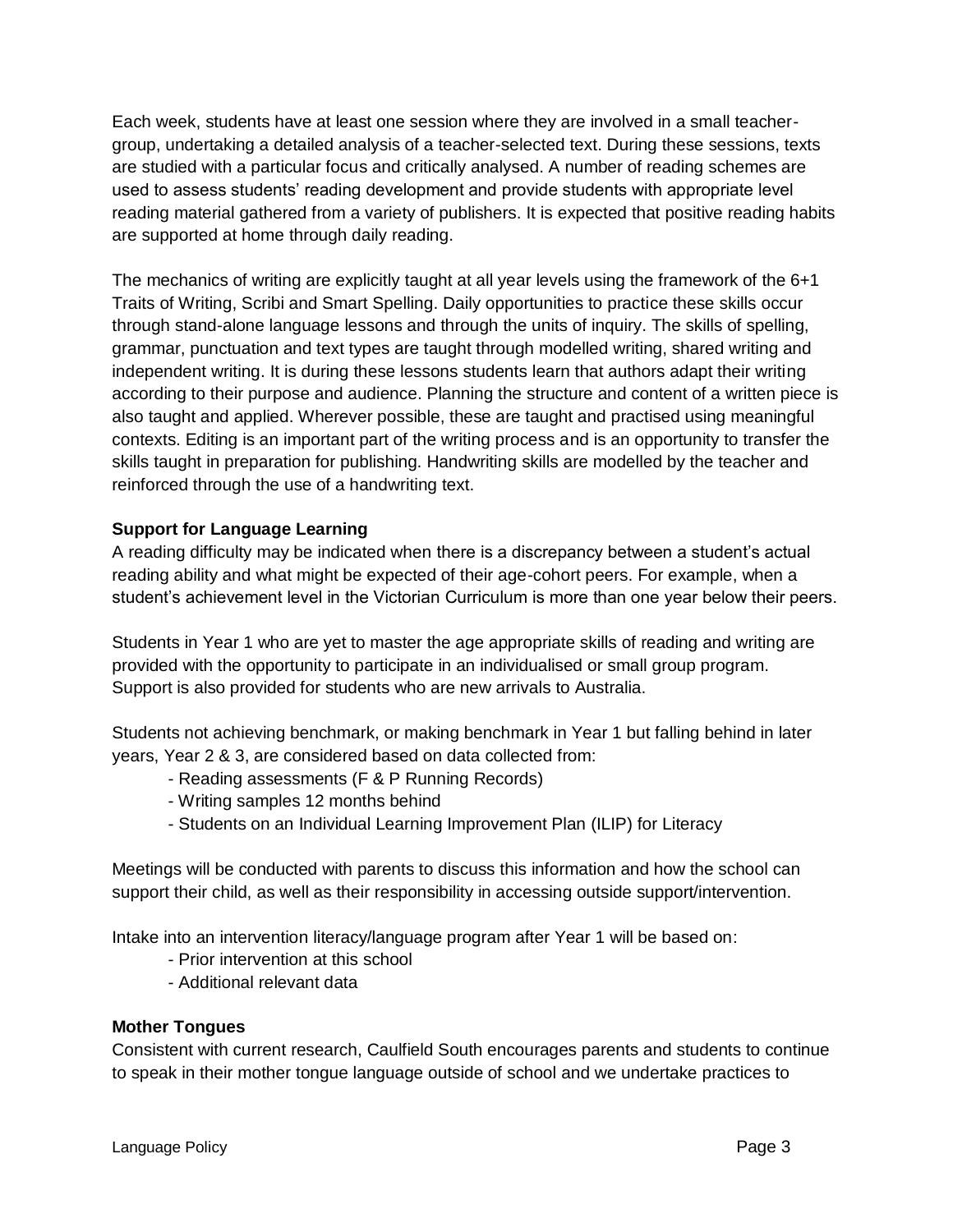support their development at school. This has been proven to enrich a child's language development and maintain their cultural identity.

We celebrate our differences and encourage students to be proud of their cultural and linguistic backgrounds. Through the teaching of the IB Learner Profiles, our students are encouraged to be open-minded so they understand and appreciate their own and others' cultures and personal histories. The use of mother tongue is supported by the school providing access to digital resources and books in the diverse languages represented in our community, as identified through school enrolment information and discussions with the school community. These books are housed in the school libraries. Families are also encouraged to contribute to this library collection through donations of books in their mother tongue.

The school's Programme of Inquiry promotes understanding, respect and appreciation of the linguistic and cultural diversity within the school community through units of inquiry that explore community, culture, celebrations, migration and Australian history. This is also developed through the development of International Baccalaureate Learner Profile attributes such as Open-Minded, Communicator, Principled, Inquirer, Knowledgeable and Caring.

## **Additional Language (Italian)**

Acquisition of more than one language enriches personal growth and helps facilitate international-mindedness. Italian is offered at Caulfield South in addition to the language of instruction (English). Students from Prep to Year 6 participate in a weekly 50 minute lesson with a qualified Italian specialist teacher. Learning in the additional language is supported through a range of resources, including books, online activities, digital resources and cultural games. Lessons include both language learning and cross-cultural awareness. The Italian program is further supported through a collection of books and DVD's housed in the library for student use.

The Additional Language program will be relevant to the students' needs and interests. The program is developed sequentially according to the students' abilities and is aligned to the Victorian Curriculum and PYP documents. Students will develop skills in the Additional Language by using the inquiry approach to learning. When possible the Additional Language program will be embedded within the classroom unit of inquiry. Where this is not possible, stand-alone units of inquiry based on the PYP concepts are developed and language skills are explicitly taught. The Additional Language program will allow for the development of language skills in listening, speaking, reading, writing and viewing.

The choice of additional language offered at Caulfield South will be regularly reviewed through community consultation, based on [guidance](https://www.education.vic.gov.au/Documents/school/teachers/teachingresources/discipline/languages/startlangprogguide.pdf) provided by the Department of Education and Training for developing a language program. As part of the regular review process, the school will ensure that the school community are informed about the languages that are taught in local kindergartens, primary and secondary schools, and the importance of students accessing a continuous language pathway from primary school to junior secondary and senior secondary schooling.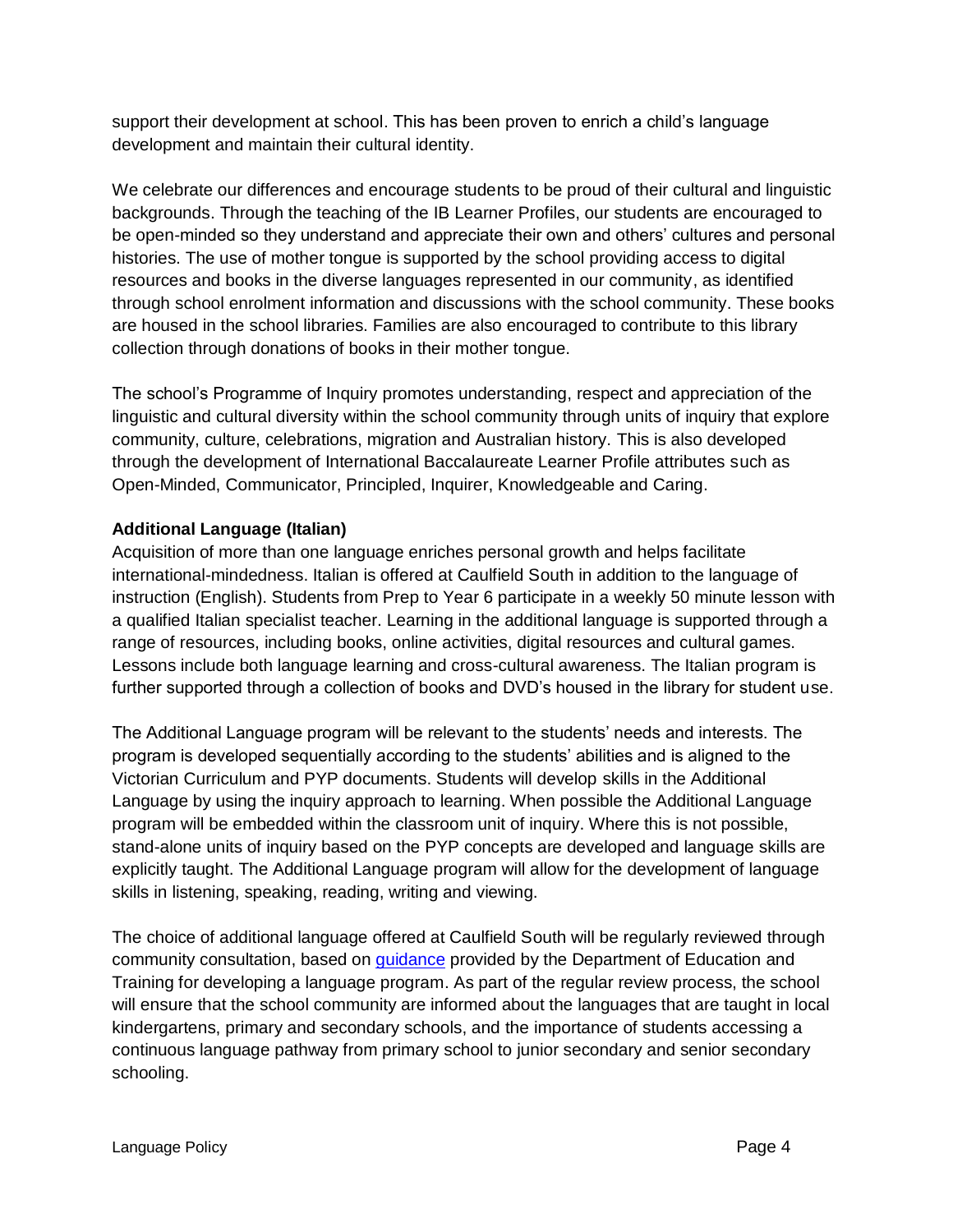## **Local Aboriginal Languages (Boon Wurrung and Woi Wurrung)**

Caulfield South acknowledges and Boon Wurrung, Bunurong & people of the Kulin Nations as the traditional custodians of the land on which the school resides. The Koorie languages spoken across Melbourne are Woi Wurrung and Boon Wurrung (Boon Wurrung & Woi Wurrung share over 90% of the same vocabulary). The school understands that all local Indigenous Australian languages are in revival and therefore aim to use local Koorie words where possible. Learning local Aboriginal vocabulary provides the opportunity for students to increase their understanding & respect for local culture, recognise patterns & use higher order analytical thinking skills, contribute to the health of endangered languages, learn about our shared national heritage & history and see the connections between languages & place. Furthermore it signals to the local Koorie community that Caulfield South welcomes and values the Aboriginal and Torres Strait Islander community. The learning happens incidentally, for example through naming our Houses, greetings, etc. and where possible topic specific language is introduced through Units of Inquiry. Caulfield South follows local Victorian Aboriginal protocols by ensuring we ask permission to use language (VACL), thus respecting the work of those seeking to foster greater use of these languages.

## **Other Languages Important to the School Community**

In recognition of the strong desire for learning Hebrew within the school community, the school works with the United Jewish Education Board (UJEB), a local community organisation, to support Hebrew language development in the school. The on-site Hebrew language program run by UJEB supports approximately 10% of our student population to learn Hebrew in either a mother tongue or additional language capacity. Ongoing monitoring of community needs and desires, and the effectiveness of existing language programs and arrangements, are conducted through the Community Engagement Subcommittee and School Council.

#### **Professional Learning**

School leadership, teaching and educational support staff have an ongoing obligation to complete professional learning in areas of language learning and instruction. This involves professional development run by externally sourced experts in fields of language, whole school staff meetings and learning sessions, professional discussions, lesson observations and collaborative reflections. This is supported through the our participation in the Bayside Peninsula Area and Victorian PYP school networks, graduate teacher support processes, school induction processes and ongoing identification of school priorities through data analysis and strategic goals.

Professional learning also includes school community reflection on how the school approaches and implements language learning and this policy at our school.

#### **Resources**

The libraries contains resources that are used by teachers, parents, individual students, groups of students and whole classes. These resources are designed to support the development of